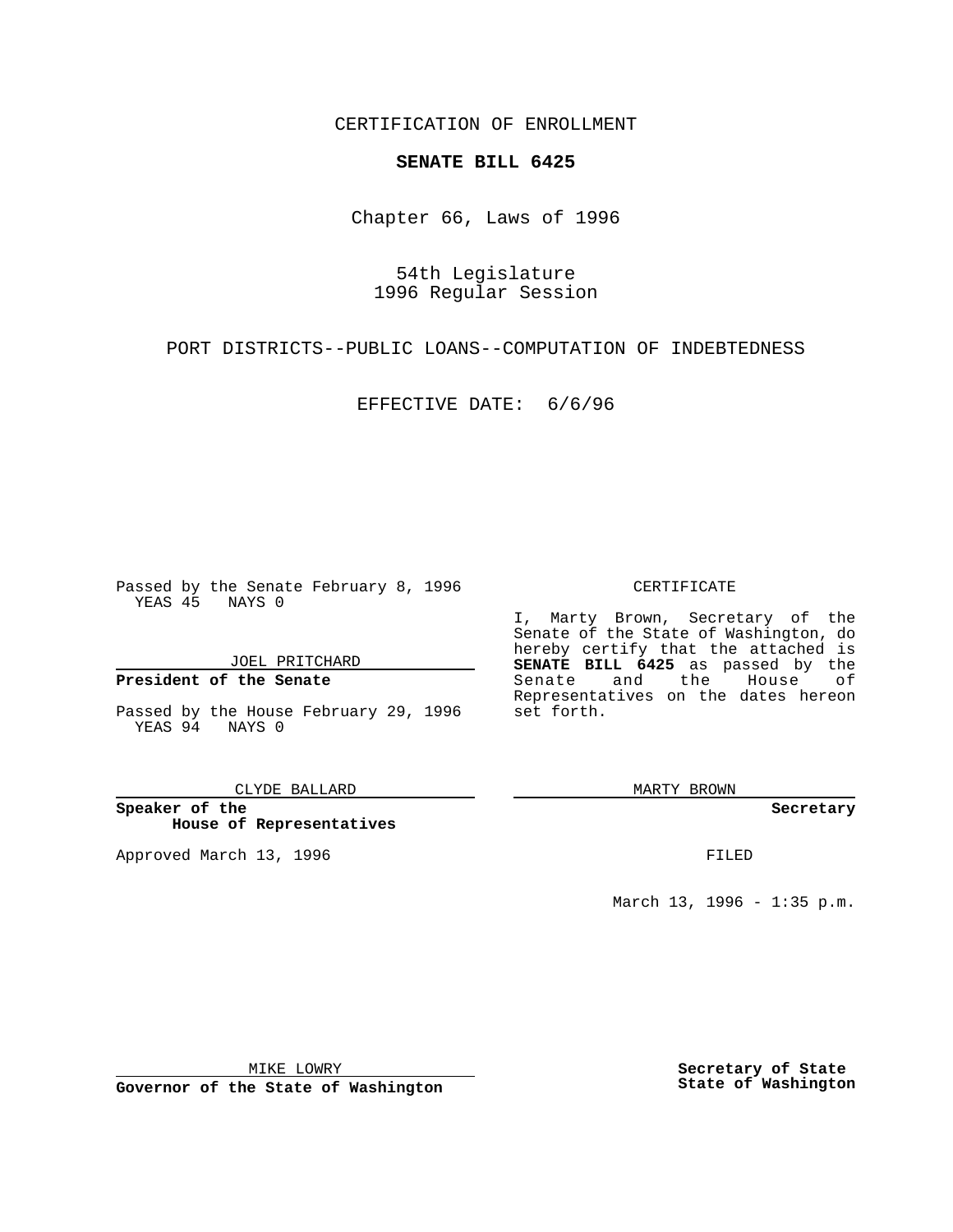## **SENATE BILL 6425** \_\_\_\_\_\_\_\_\_\_\_\_\_\_\_\_\_\_\_\_\_\_\_\_\_\_\_\_\_\_\_\_\_\_\_\_\_\_\_\_\_\_\_\_\_\_\_

\_\_\_\_\_\_\_\_\_\_\_\_\_\_\_\_\_\_\_\_\_\_\_\_\_\_\_\_\_\_\_\_\_\_\_\_\_\_\_\_\_\_\_\_\_\_\_

Passed Legislature - 1996 Regular Session

**State of Washington 54th Legislature 1996 Regular Session**

**By** Senators Swecker, Fraser and Zarelli

Read first time 01/15/96. Referred to Committee on Government Operations.

 AN ACT Relating to public loans to port districts; and amending RCW 53.36.030.

BE IT ENACTED BY THE LEGISLATURE OF THE STATE OF WASHINGTON:

 **Sec. 1.** RCW 53.36.030 and 1995 c 102 s 1 are each amended to read as follows:

 (1)(a) Except as provided in (b) of this subsection, a port district may at any time contract indebtedness or borrow money for district purposes and may issue general obligation bonds therefor not exceeding an amount, together with any existing indebtedness of the district not authorized by the voters, of one-fourth of one percent of the value of the taxable property in the district.

 (b) Port districts having less than eight hundred million dollars in value of taxable property during 1991 may at any time contract indebtedness or borrow money for port district purposes and may issue general obligation bonds therefor not exceeding an amount, combined with existing indebtedness of the district not authorized by the voters, of three-eighths of one percent of the value of the taxable property in the district. Prior to contracting for any indebtedness authorized by this subsection (1)(b), the port district must have a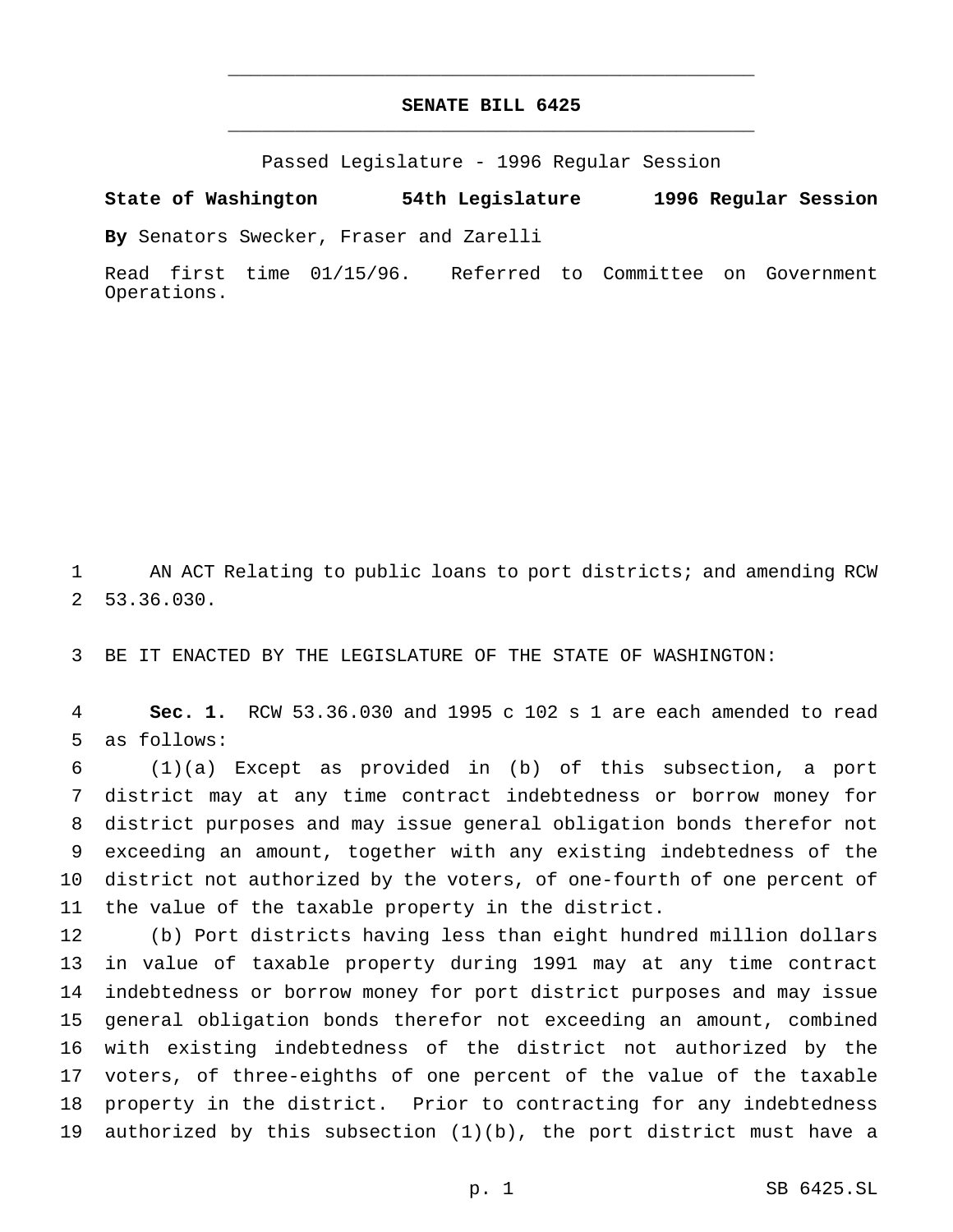comprehensive plan for harbor improvements or industrial development and a long-term financial plan approved by the department of community, trade, and economic development. The department of community, trade, and economic development is immune from any liability for its part in reviewing or approving port district's improvement or development plans, or financial plans. Any indebtedness authorized by this subsection (1)(b) may be used only to acquire or construct a facility, and, prior to contracting for such indebtedness, the port district must have a lease contract for a minimum of five years for the facility to be acquired or constructed by the debt.

 (2) With the assent of three-fifths of the voters voting thereon at a general or special port election called for that purpose, a port district may contract indebtedness or borrow money for district purposes and may issue general obligation bonds therefor provided the total indebtedness of the district at any such time shall not exceed three-fourths of one percent of the value of the taxable property in the district.

 (3) In addition to the indebtedness authorized under subsections (1) and (2) of this section, port districts having less than two hundred million dollars in value of taxable property and operating a municipal airport may at any time contract indebtedness or borrow money for airport capital improvement purposes and may issue general obligation bonds therefor not exceeding an additional one-eighth of one percent of the value of the taxable property in the district without authorization by the voters; and, with the assent of three-fifths of the voters voting thereon at a general or special port election called for that purpose, may contract indebtedness or borrow money for airport capital improvement purposes and may issue general obligation bonds therefor for an additional three-eighths of one percent provided the total indebtedness of the district for all port purposes at any such time shall not exceed one and one-fourth percent of the value of the taxable property in the district.

 (4) Any port district may issue general district bonds evidencing any indebtedness, payable at any time not exceeding fifty years from the date of the bonds. Any contract for indebtedness or borrowed money authorized by RCW 53.36.030(1)(b) shall not exceed twenty-five years. The bonds shall be issued and sold in accordance with chapter 39.46 RCW.